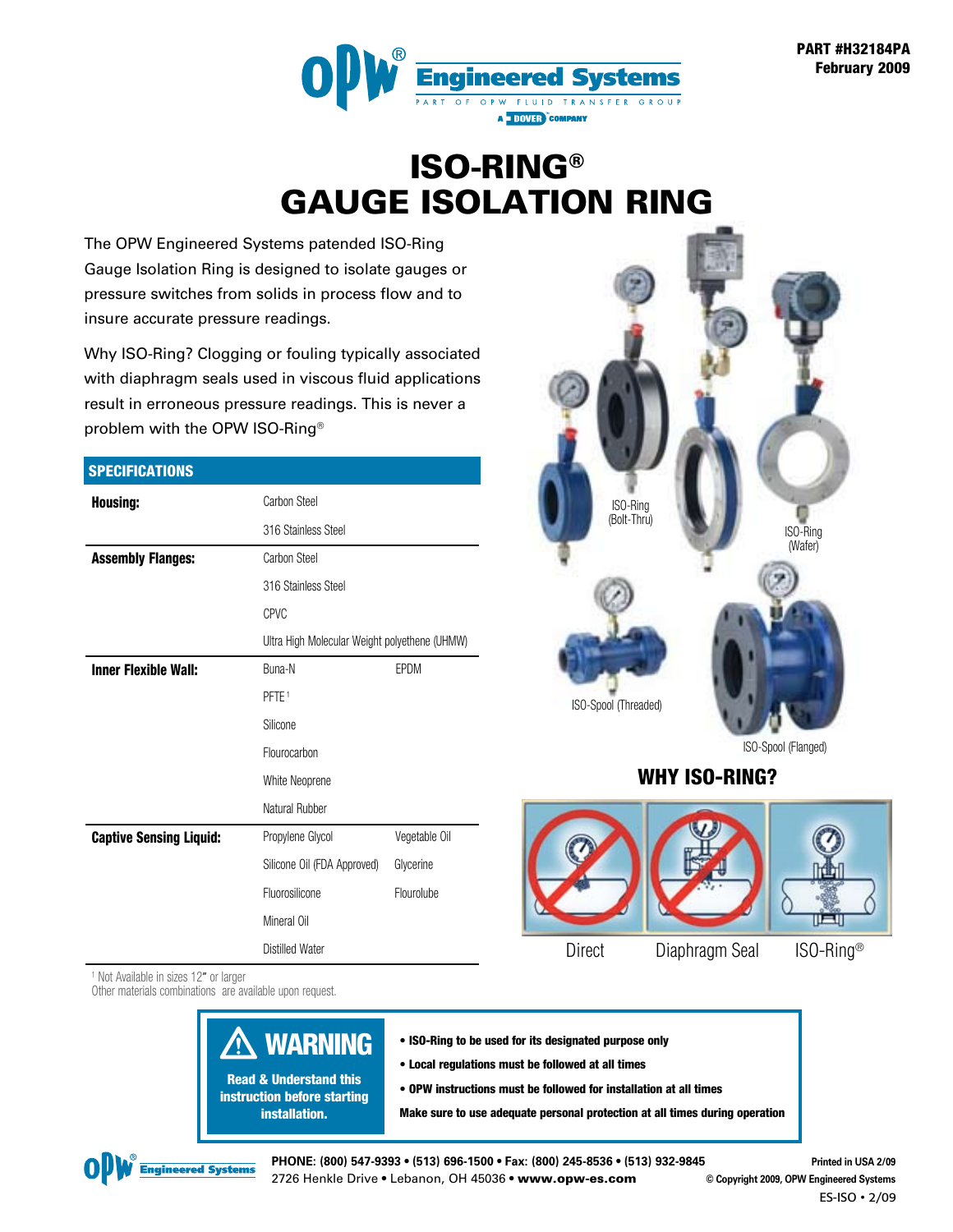## **ISO-RING INSTALLATION & DISMANTLING**

| <b>RING OR</b><br><b>SPOOL</b>                                      | <b>BODY</b><br><b>MATERIAL</b> | <b>END FLANGE</b><br><b>MATERIAL</b>                                                                                                                                                                                                                                                                                                                                                           | <b>TYPE</b>                                                                                                                                                           | <b>FILL</b>                                                                                                                                                                                                                   | <b>GAUGE</b>                                                                                                                                                                                                                  | <b>SIZE</b>                                                                                                                                                                                                              | <b>CYLINDER</b><br><b>MATERIALS</b>                                                                                                                                                               |
|---------------------------------------------------------------------|--------------------------------|------------------------------------------------------------------------------------------------------------------------------------------------------------------------------------------------------------------------------------------------------------------------------------------------------------------------------------------------------------------------------------------------|-----------------------------------------------------------------------------------------------------------------------------------------------------------------------|-------------------------------------------------------------------------------------------------------------------------------------------------------------------------------------------------------------------------------|-------------------------------------------------------------------------------------------------------------------------------------------------------------------------------------------------------------------------------|--------------------------------------------------------------------------------------------------------------------------------------------------------------------------------------------------------------------------|---------------------------------------------------------------------------------------------------------------------------------------------------------------------------------------------------|
| $R = ISO$ Ring®<br>$S = ISO$ Spool®<br>$B = Bolt-Thru$<br>ISO-Ring® | $SS = 316 SST$                 | $CS = \text{carb. stl.}$ 1 = carb. stl.<br>$2 = 316$ SST<br>$3 = \text{carb. stl. w}$<br>PTFE envelope<br>$4 = 316$ SST<br>PTFE envelope<br>$5 =$ cpvc<br>(flat faced flange)<br>$6 =$ cpvc - ISO-Spool only<br>(flat faced flange)<br>$7 = other$<br>$8 = \text{carb. stl.}$<br><b>Fully Wetted PTFE</b><br>(Bolt-Thru ISO-Ring)<br>9 = 316 SST Fully Wetted<br>PTFE (Bolt-Thru ISO-<br>Ring) | $N =$ without IRD**<br>$I = with IRD**$<br>$T = Threaded*$<br>$F =$ Flngd/150 Lb.*<br>$G =$ Flngd/300 Lb.*<br>*Spool Only<br>** IRD = Instrument<br>Removal<br>Device | $00 =$ less fill**<br>11 = propylene glycol<br>$12 =$ distilled water<br>$13 =$ mineral oil<br>$14 =$ silicone oil<br>$15 = v$ egetable oil<br>$16 =$ glycerine<br>$17 =$ fluorolube<br>$18 =$ fluorosilicone<br>$19 =$ other | $00 =$ less gauge, $1/4$ " conn.<br>$01 =$ less gauge; $1/2$ " conn.<br>$02 = 0 - 60$ psi<br>$03 = 0 - 100$ psi<br>$04 = 0 - 200$ psi<br>$05 = 0 - 400$ psi<br>$06 = 0 - 600$ psi<br>$08 =$ customer supplied<br>$09 = other$ | $010 = 1"$<br>$015 = 1.5"$<br>$020 = 2"$<br>$025 = 2.5"$<br>$030 = 3"$<br>$040 = 4"$<br>$050 = 5"$<br>$060 = 6"$<br>$080 = 8"$<br>$100 = 10"$<br>$120 = 12"$<br>$140 = 14"$<br>$160 = 16"$<br>$180 = 18"$<br>$200 = 20"$ | $1 = b$ una-n<br>$2 =$ Flourocarbon<br>$3 = PTFE$<br>$4 = \text{epdm}^*$<br>$5 = \text{silicone}$ **<br>$6$ = white neoprene<br>$7 =$ natural rubber<br>$8 = other$<br>*Ring Only<br>**Spool Only |
| 1<br>R<br>04<br>020<br>CS<br>11<br>1                                |                                |                                                                                                                                                                                                                                                                                                                                                                                                |                                                                                                                                                                       |                                                                                                                                                                                                                               |                                                                                                                                                                                                                               |                                                                                                                                                                                                                          |                                                                                                                                                                                                   |

#### **BENEFITS**

- Protect your instrumentation Gauge (or switch) is in contact only with captive liquid and never directly with the process liquid.
- Insures accurate measurements isolating the instrumentation from solids in process flow results in accurate readings.
- Easy maintenance instrument Removal Device (IRD) allows instrumentation to be easily removed for calibration, repair or replacement without interrupting process flow.
- Will not clog unlike diaphragm seal.

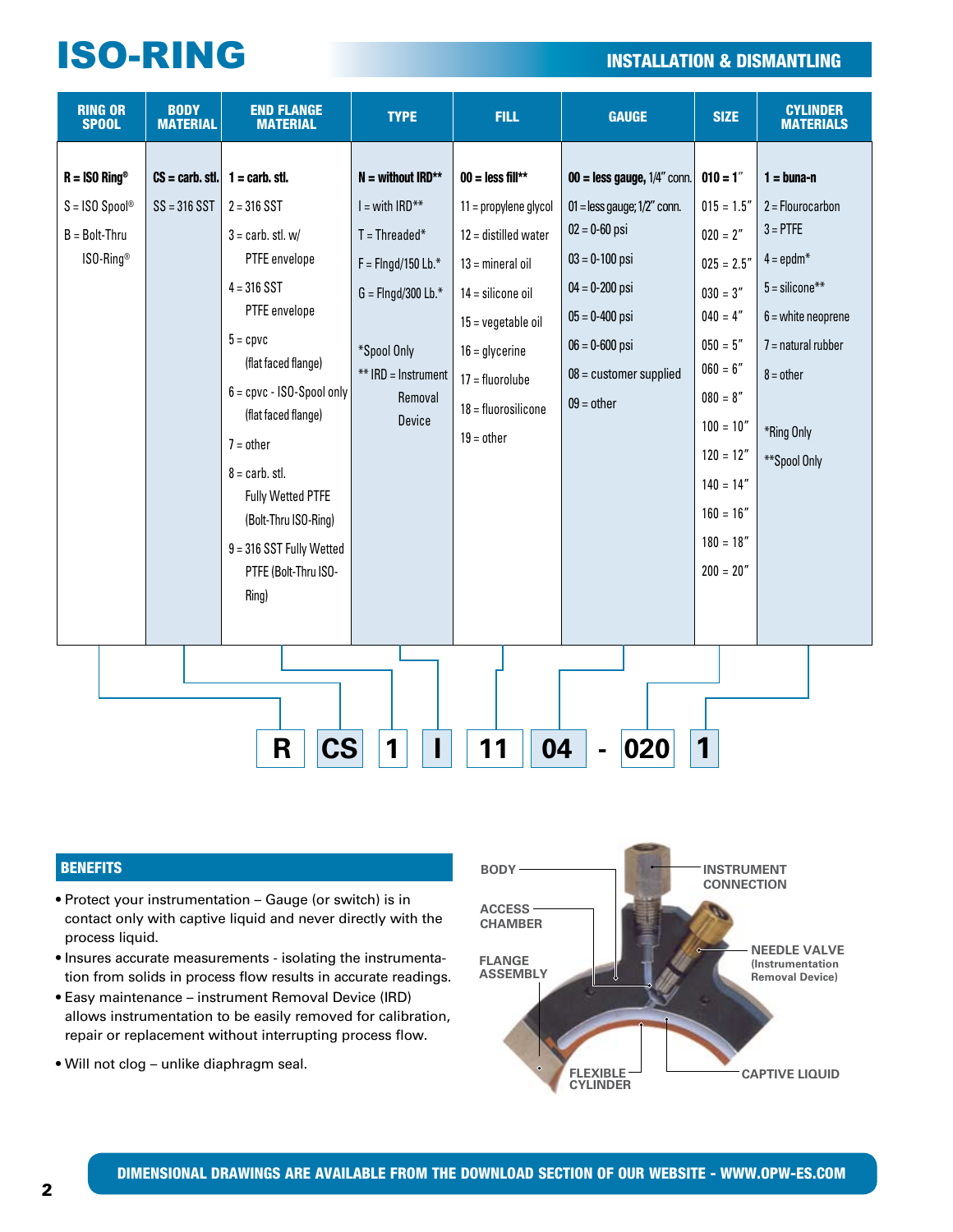# **ISO-RING INSTALLATION & DISMANTLING**

#### INSTALLATION\*

#### **Step 1**

- Secure whatever device ISO-Ring will be mounted to (e.g. piping).
- Align bolt holes so that nothing will get in the way of the instruments connected to the ISO-Ring once installed.



#### **Step 2**

- The ISO-Ring uses a single set of bolts to secure the unit to both of the flanges it will be mounted to.
- The bolts pass through both flanges and therefore, you must align both flanges with gaskets at the same time.
- With everything in alignment insert the bolts, followed by lock washers and nuts on the other side.
- Torque per standard bolting requirements.



**\* Bolt-through unit shown. Similar instructions for Ring (Wafer) & Spool type units.**

#### DISMANTLING ISO-RING

**Attention:** Dismantling must be performed by authorized and trained personnel only. At some time (maintenance, etc.) it may become necessary to remove or transplant the ISO-ring.

### **Before dismantling the ISO-Ring take some necessary preparations.**

- Make sure to use adequate personal protection at all times during the operation.
- Clear the surrounding area and shut off any working devices.
- Relieve all pressure from the system.
- Make sure that the surrounding area is clear from obstacles
- Barricade the surrounding area, so no unauthorized people can access the work floor.
- Arrange necessary permits or paperwork with the plant holder, owners or local authorities, before taking any actions
- Drain connected piping and air out.

**When the piping is clean and dry and secured from movement, and the necessary preparations are made, the ISO-Ring can be removed from the piping it is attached to.**

#### **Step 1**

- Loosen the nuts securing the ISO-Ring to the flanges.
- Remove the bolts, nuts and washers.



### **Step 2**

- The mating flanges should separate from each other.
- Remove the gasket between the flanges and place the detached piping in the proper crate for storage / transport.
- Place the ISO-Ring into the proper crate for shipment / storage.



**PHONE: (800) 547-9393 • (513) 696-1500 • Fax: (800) 245-8536 • (513) 932-9845 Printed in USA 2/09** 2726 Henkle Drive • Lebanon, OH 45036 **•** www.opw-es.com **© Copyright 2009, OPW Engineered Systems**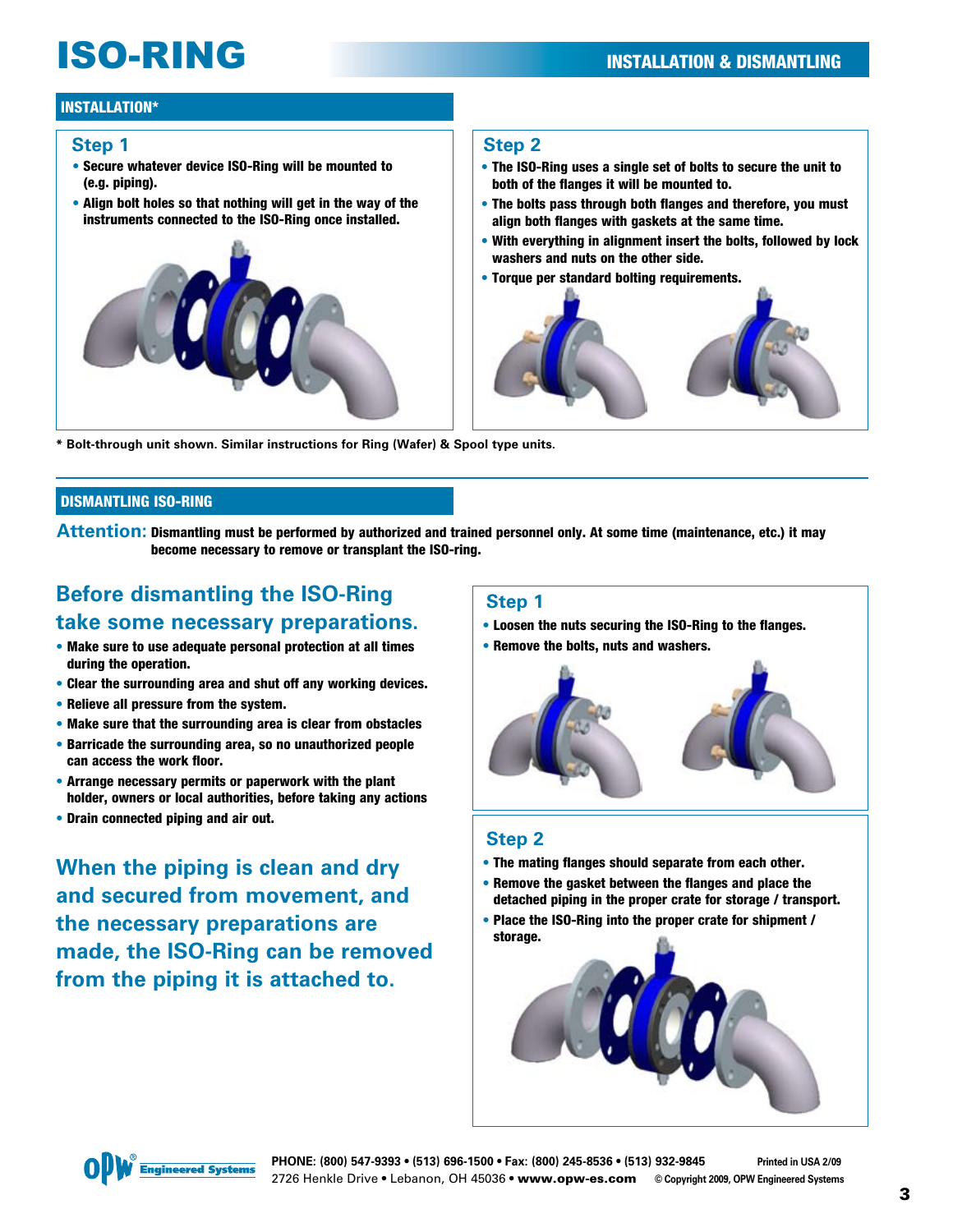# **ISO-RING** DISASSEMBLY & REASSEMBLY

#### Detailed Disassembly (seal replacement)

#### **Step 1**

- Remove plug on bottom of unit to drain entrapped fluid into container.
- Unthread and remove bolts securing the sealing flanges.



#### **Step 3**

• Remove the bladder, by folding down one side and pushing it out of the body.



### Detailed reassembly

- Install ISO-ring bladder by folding down one of its flexible sides, and passing it through the body.
- Once released the flexible side should slowly spring back into position.



#### **Step 2**

• Remove the sealing flange seal (if provided) from each flange, by folding down one side and pushing it out of the flange.



#### **Step 1 Step 2**

• Apply the same technique for installing the flange seals (if required) onto the outer sealing flanges.



There is a recessed shoulder on one side of the flange assembly, it is this side that must face the ISO-Ring body on both sides of the assembly.

**IMPORTANT:** OPW products should be used in compliance with applicable federal, state, provincial, and local laws and regulations. Product selection should be based on physical specifications and limitations and compatibility with the environment and materials to be handled. OPW MAKES NO WARRANTY OF FITNESS FOR A PARTICULAR USE. All illustrations and specifications in this literature are based on the latest product information available at the time of publication. OPW reserves the right to make changes at any time in prices, materials, specifications and models and to discontinue models without notice or obligation.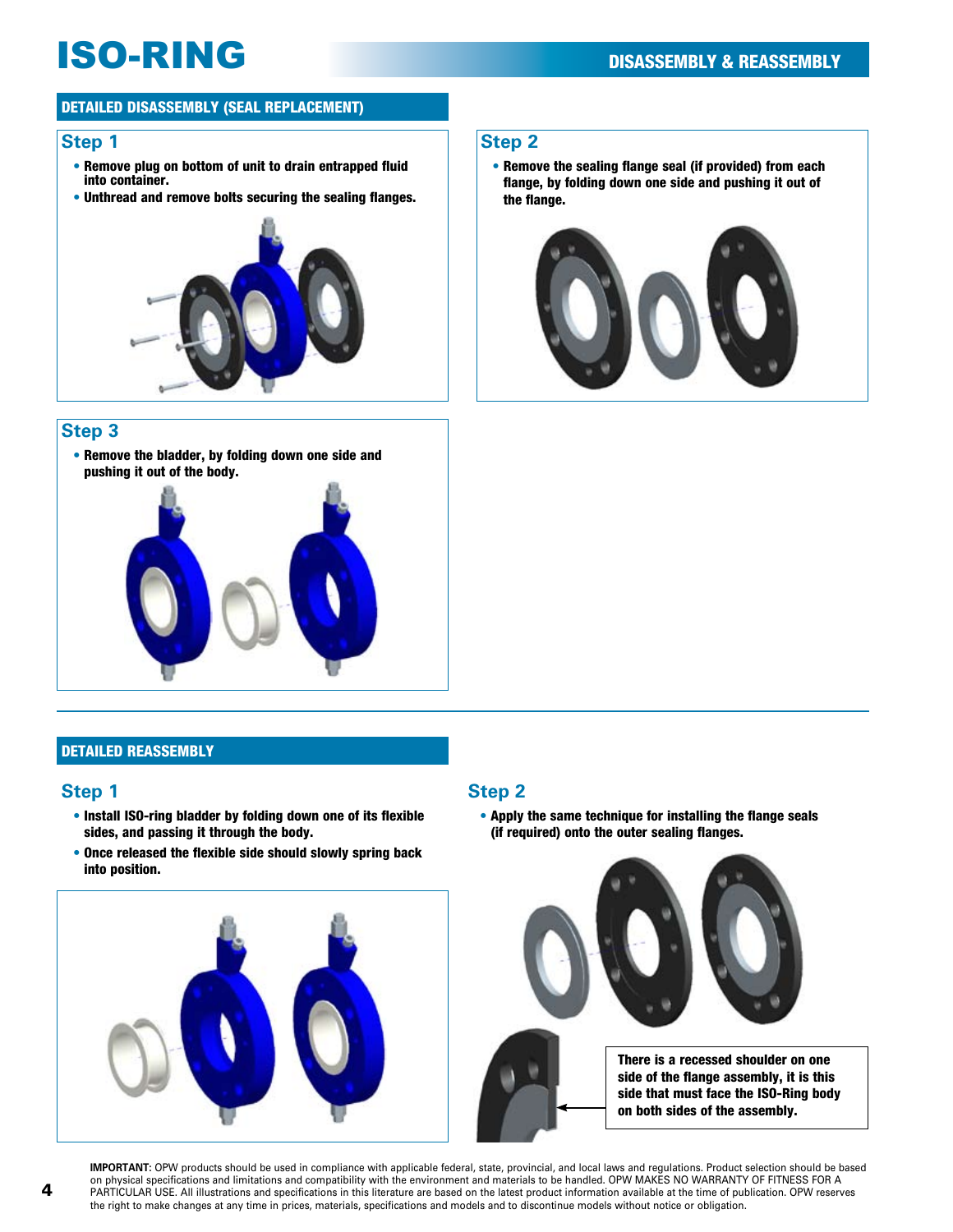## **ISO-RING** DISASSEMBLY & REASSEMBLY

#### **Step 3**

- Sandwich the ISO-Ring body assembly in between both sealing flanges (orientated as explained above) and run the bolts through the sealing flange that is not tapped first, and thread into the sealing flange that is tapped on the other side.
- Tightening sequence: 12-6-3-9 O'Clock. Should go through sequence more than once.





**Note:** *ISO-Rings are routinely ordered less fill and installed with a gauge and/or pressure switch at site. Before these can be installed, it is imperative that the bourdon tube of the gauge, the capillary tube of the pressure switch, and all fittings used to attach these to the ISO-Ring are completely filled with the same fluid the ISO-Ring will be filled with. If any air remains in the gauge, pressure switch, or fittings, the gauge and /or pressure switch readings will be in error or in worst case, the flexible cylinder of the ISO-Ring will rupture.* 

#### Non-Vacuum Filling Instructions

**Step 1: Remove Instrumentation (gauge, switch, etc.).** 

**Step 2:** Using an ordinary hypodermic syringe, fill the bourdon tube or capillary tube with fill fluid. Place finger over point of fill and tilt gauge side to side to dislodge trapped air. If fill fluid is thick, it may be necessary to allow gauge to sit for 10-15 minutes to allow time for the bubbles to propogate to the top of the fill opening. Assemble fittings to the filled gauge and/or pressure gauge and/or pressure switch and then fill them. Be sure all air has been removed from any equipment attached to the ISO-Ring.

**Step 3:** Install Instrumentation.

**Step 4:** Secure ISO-Ring with Instrumentation (gauge, etc.) pointing down and remove fill plug from bottom.

**Step 5:** Fill unit with desired fluid through fill plug port.

#### **Step 6:** Insure all air is removed from ISO-Ring.

*If air is not removed from ISO-Ring, damage to the flexible cylinder may occur (See note above).*

- *Push flexible cylinder with fingers 6-8 times to dislodge and remove air bubbles.*
- If the fluid is thick, it is recommended that the ISO-Ring be *allowed to set for 10-15 minutes, AFTER pushing on cylinder, to allow air bubbles to propagate to the fill port.*

#### **Step 7:** After all air has been removed from ISO-Ring, top off fill port with fill fluid.

#### **Step 8:** Install pipe plug in fill port.

*Note: To prevent plugging, use PTFE paste, not tape, on plug threads.*

**Note:** *Vacuum filling of ISO-Ring recommended when facilities and circumstances permit.*